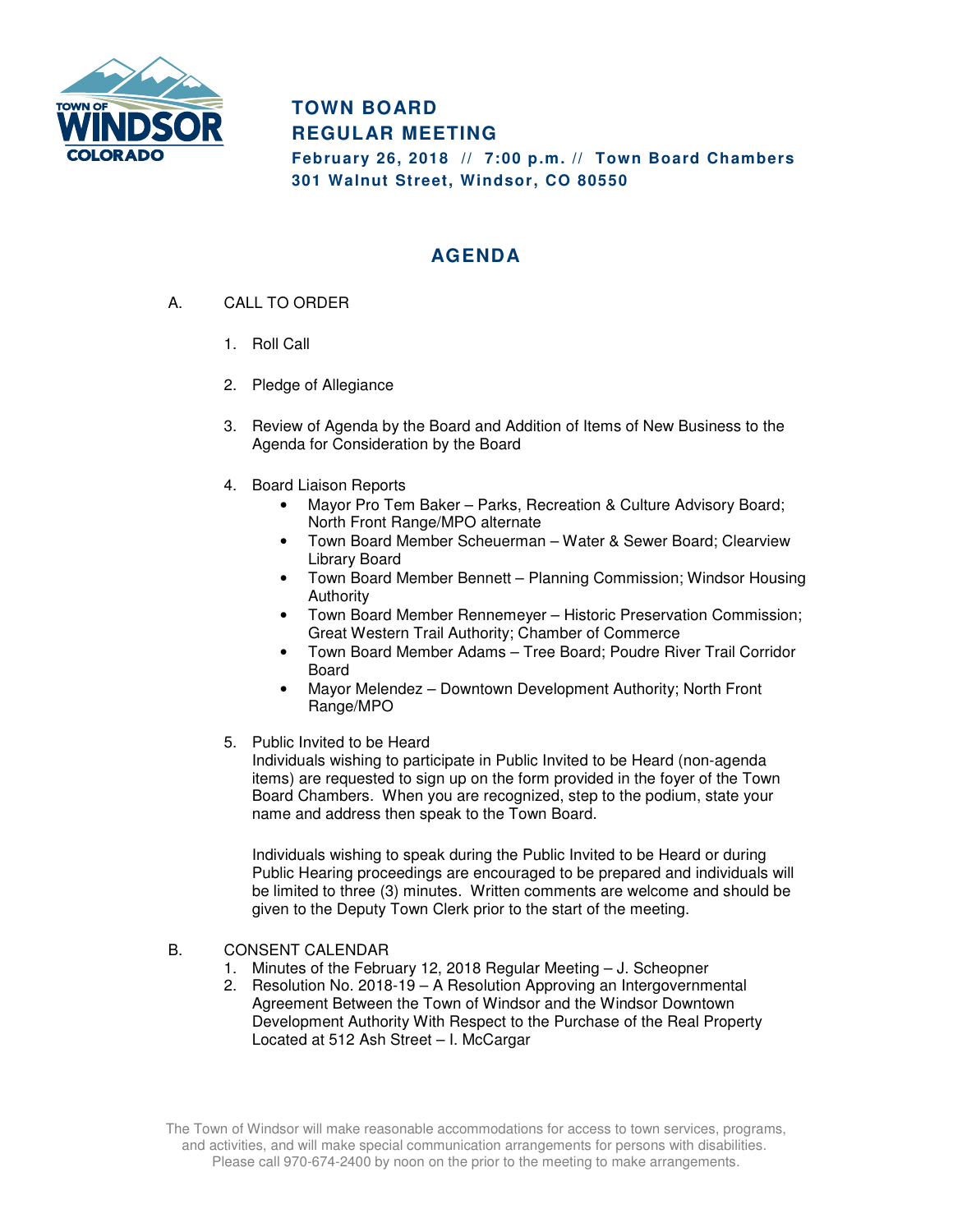- 3. Resolution No. 2018-20 A Resolution Initiating Annexation Proceedings for the Thornton Farm 24 Annexation to the Town of Windsor, Colorado – City of Thornton, owner, Kevin Woods, City of Thornton City Manager and Mark Koleber, City of Thornton Water Project Director, applicant's representatives – M. Berry
- 4. Resolution No. 2018-21 A Resolution Approving an Amendment to the Agreement for Economic Inducements and Development Incentives Between the Town of Windsor, Colorado and DB Windsor, LLC. – S. Johnson
- 5. Resolution No. 2018-22 A Resolution Making Certain Findings of Fact Concerning the Weld County Road 76 Annexation to the Town of Windsor, Colorado; Determining Substantial Compliance with Section 31-12-101, ET SEQ., C.R.S., "The Municipal Annexation Act of 1965"; and Establishing Dates for Public Hearings Before the Planning Commission and the Town Board of the Town of Windsor, Colorado, with Regard to the Weld County Road 76 Annexation – Jon Turner, North Windsor Holdings, LLC, applicant/ Kristin Turner, TB Group, applicant's representative – P. Hornbeck

## C. BOARD ACTION

- 1. Site Plan Presentation Arby's Restaurant Eagle Crossing Subdivision 6th Filing, Martin Lind, owner; Jon Sweet, TST Inc., applicant/applicant's representative
	- Staff presentation: Millissa Berry, Senior Planner
- 2. Public Hearing Final Major Subdivision Plat Eagle Crossing Subdivision 4th Filing – Martin Lind, Eagle Crossing Development, Inc., applicant/ Tom Siegel, Water Valley Development & Brian Williamson, TST, Inc., applicant's representatives
	- Quasi-judicial
	- Staff presentation: Paul Hornbeck, Senior Planner
- 3. Resolution No. 2018-23 A Resolution Approving the Final Major Subdivision Plat for Eagle Crossing Subdivision 4th Filing – Martin Lind, Eagle Crossing Development, Inc., applicant/ Tom Siegel, Water Valley Development & Brian Williamson, TST, Inc., applicant's representatives
	- Quasi-judicial
	- Staff presentation: Paul Hornbeck, Senior Planner
- 4. Ordinance No. 2018-1555 An Ordinance Amending Section 19-1-20 of the Windsor Municipal Code with Respect to Improving Transparency and Accountability for Metropolitan Districts in the Town of Windsor Super majority vote required on Second Reading
	- Second reading
	- Legislative action
	- Staff presentation: Ian McCargar, Town Attorney
- 5. Ordinance No. 2018-1556 An Ordinance Annexing and Zoning Certain Territory known as the Swanson Annexation to the Town of Windsor – Jon Turner, Hillside Development Group, applicant / Kristin Turner, TB Group, applicant's representative

Super-majority vote required for adoption on second reading